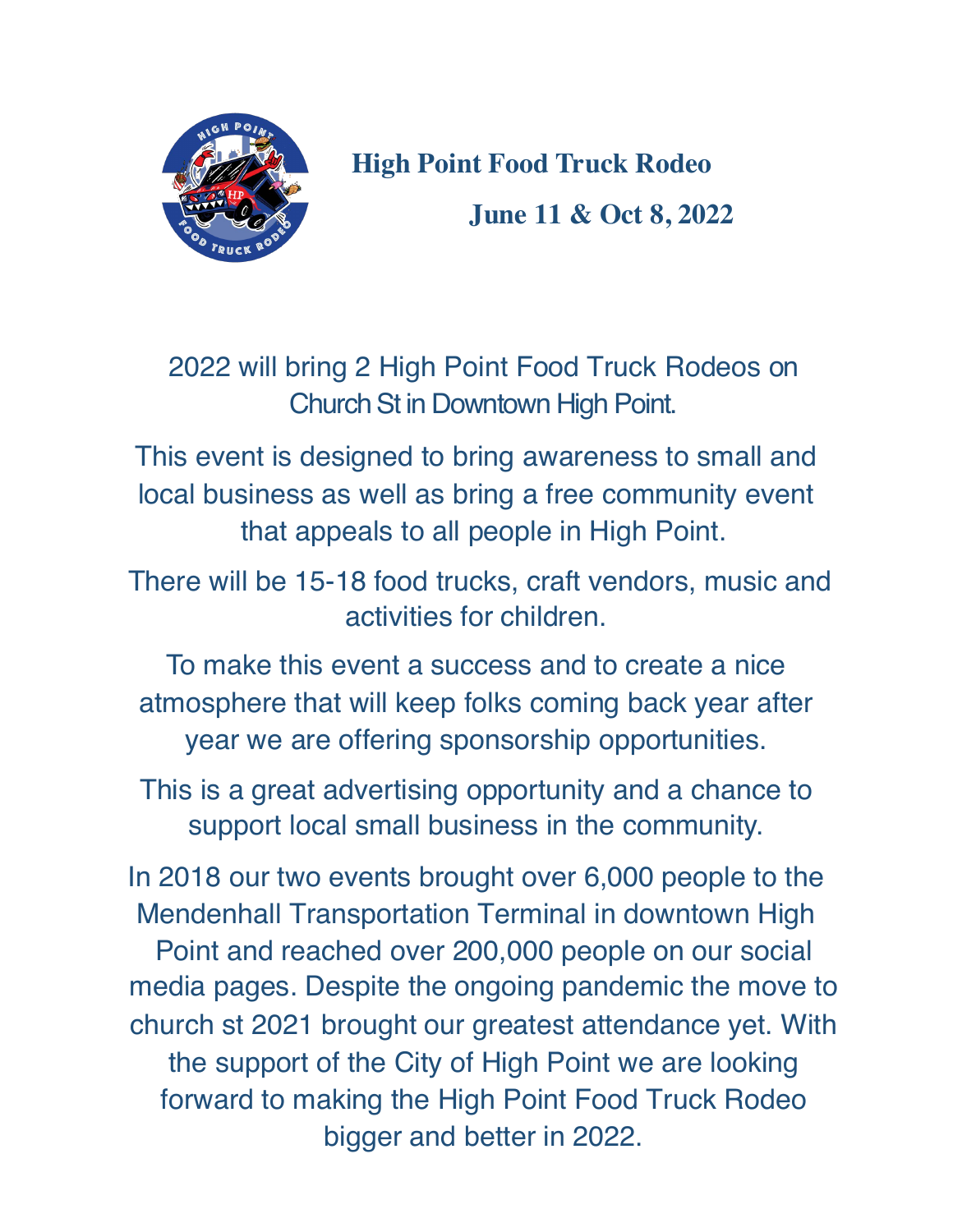Presenting Sponsorship - \$1,500/event - \$2,500 for both -Brand Exclusivity

-Recognized as the official Presenting Sponsor in any print or media advertising

-Logo on our online presence including website home page and social media

-Stage Banner plus a banner at each side of the terminal

- -Mentioned in stage announcements
- -Booth at the event if you so choose
- -Prominent logo on event T-shirts
- -Beer and food tickets for up to 5 employees

Supporting Sponsorship - \$500/event

- -Brand Exclusivity
- -Logo on print advertising
- -Logo on website and social media
- -Up to four banners at the event (you supply)
- -Booth at the event if you so choose
- -3 Food tickets for one entrée and one beverage